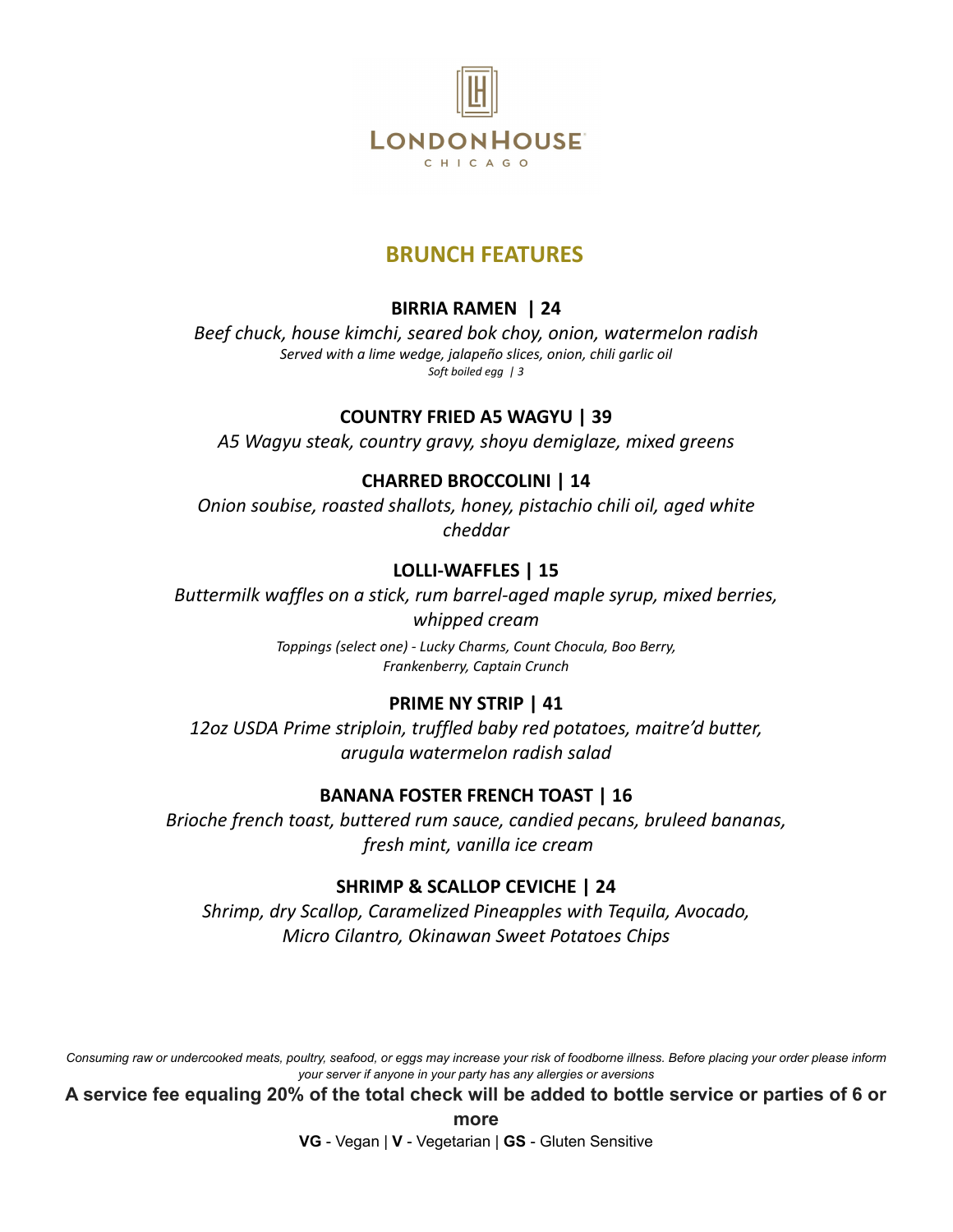

# B R U N C H

#### **HANGOVER CURES**

| LOCO MOCO - "HAWAIIAN GRINDS"<br>Angus beef patty. SPAM fried rice, whiskey aged shoyu, bone marrow<br>Demiglace, fried egg                                                    | 19 |
|--------------------------------------------------------------------------------------------------------------------------------------------------------------------------------|----|
| <b>LOBSTER BISCUITS &amp; GRAVY</b><br>Cajun style gravy, Gilty Pig andouille sausage, lobster, parmesan<br>buttermilk biscuit, sauteed spinach                                | 24 |
| 3<br>Add an egg                                                                                                                                                                |    |
| <b>CREOLE SHRIMP &amp; GRITS</b><br>Creamy grits, Hooks 4ry aged cheddar, andouille sausage                                                                                    | 22 |
| 3<br>Add an egg                                                                                                                                                                |    |
| ALL AMERICAN BREAKFAST<br>Two eggs, choice of bacon or sausage, breakfast tots, choice of toast                                                                                | 16 |
| <b>PARMESAN TRUFFLE FRIES GS</b><br>Black truffle, parmesan, chive, black garlic aioli                                                                                         | 16 |
| <b>AVOCADO TOAST</b><br>Smashed avocado, heirloom cherry tomatoes, toasted pepitas,<br>seasonal sprouts, sourdough                                                             | 15 |
| <b>BANANA SPLIT PARFAIT</b><br>Fresh banana, greek yogurt, honey, marcona almonds, seasonal fruit                                                                              | 14 |
| <b>CHILAQUILES</b><br>Salsa verde, veal chorizo, cotija cheese, house-made crema, rajas, sliced<br>avocado, fresh radish, pickled red onion, micro cilantro<br>Add an egg<br>3 | 18 |
| <b>BREAKFAST BURRITO</b><br>Sausage, red bell pepper, jalapeno, onion, aged white cheddar,<br>scrambled eggs, nacho cheese Doritos, flour tortilla                             | 16 |
| <b>CHICKEN &amp; WAFFLES</b><br>Fried chicken thigh, Nashville hot sauce, liege-style waffle, truffled<br>jalapeno honey butter, rum barrel-aged maple syrup                   | 18 |
| 3<br>Add an egg                                                                                                                                                                |    |
| <b>BREAKFAST BURGER</b><br>Angus beef patty, bacon, avocado, pepper jack cheese, fried egg,<br>chipotle hollandaise, pickled red onion, English muffin bun                     | 18 |
| <b>BACON, EGG, &amp; CHEESE CROISSANT</b><br>Scrambled eggs, bacon, american cheese                                                                                            | 15 |
| <b>CHURROS</b><br>Cinnamon sugar churros with warm chocolate sauce                                                                                                             | 11 |

#### **LUNCH**

| <b>GRILLED SHRIMP COCKTAIL</b><br>Atomic horseradish cocktail sauce, bearnaise aioli, lemon, toasted<br>baquette                                                                                                                                         |                  | 18 |
|----------------------------------------------------------------------------------------------------------------------------------------------------------------------------------------------------------------------------------------------------------|------------------|----|
| <b>STRAWBERRY-AVOCADO SALAD v GS</b><br>Mixed baby greens, cassis vinaigrette, fresh strawberries, avocado, candied<br>pepitas, prairie breeze cheddar, jicama, red onion<br>Add grilled chicken skewer<br>Add grilled shrimp                            | 6<br>9           | 17 |
| <b>MEZZE PLATE (GS)</b><br>Hummus, muhammara, babaganoush, marinated artichokes,<br>roasted garlic, pickled red onion, grilled pita<br>Add grilled lamb merguez sausage<br>Add grilled chicken skewer<br>Add grilled shrimp (3pcs)<br>Add falafel (3pcs) | 8<br>6<br>9<br>5 | 16 |
| <b>CAESAR SALAD (GS)</b><br>Vegan caesar dressing, baby romaine, shaved parmesan, garlic<br>Crouton<br>Add grilled chicken skewer<br>Add grilled shrimp (3pcs)                                                                                           | 6<br>9           | 15 |
| <b>CHICKEN SKEWER</b><br>Shawarma spiced chicken, dill yogurt sauce, fregola tabbouleh salad, zahtar<br>spiced pita                                                                                                                                      |                  | 19 |
| LH CLASSIC BURGER<br>Special sauce, bacon, pickles, caramelized onions, cheddar cheese,<br>brioche bun                                                                                                                                                   |                  | 19 |
| <b>VEGAN BURGER VG</b><br>Beyond Meat burger, veganaise special sauce, vegan American<br>cheese, pickles, caramelized onion, vegan brioche bun                                                                                                           |                  | 16 |
| <b>SIDES</b>                                                                                                                                                                                                                                             |                  |    |

#### **BACON |** 7 **SAUSAGE | 7 ADD AN EGG | 3 BUTTERMILK BISCUITS | 7** *Truffled jalapeno honey butter*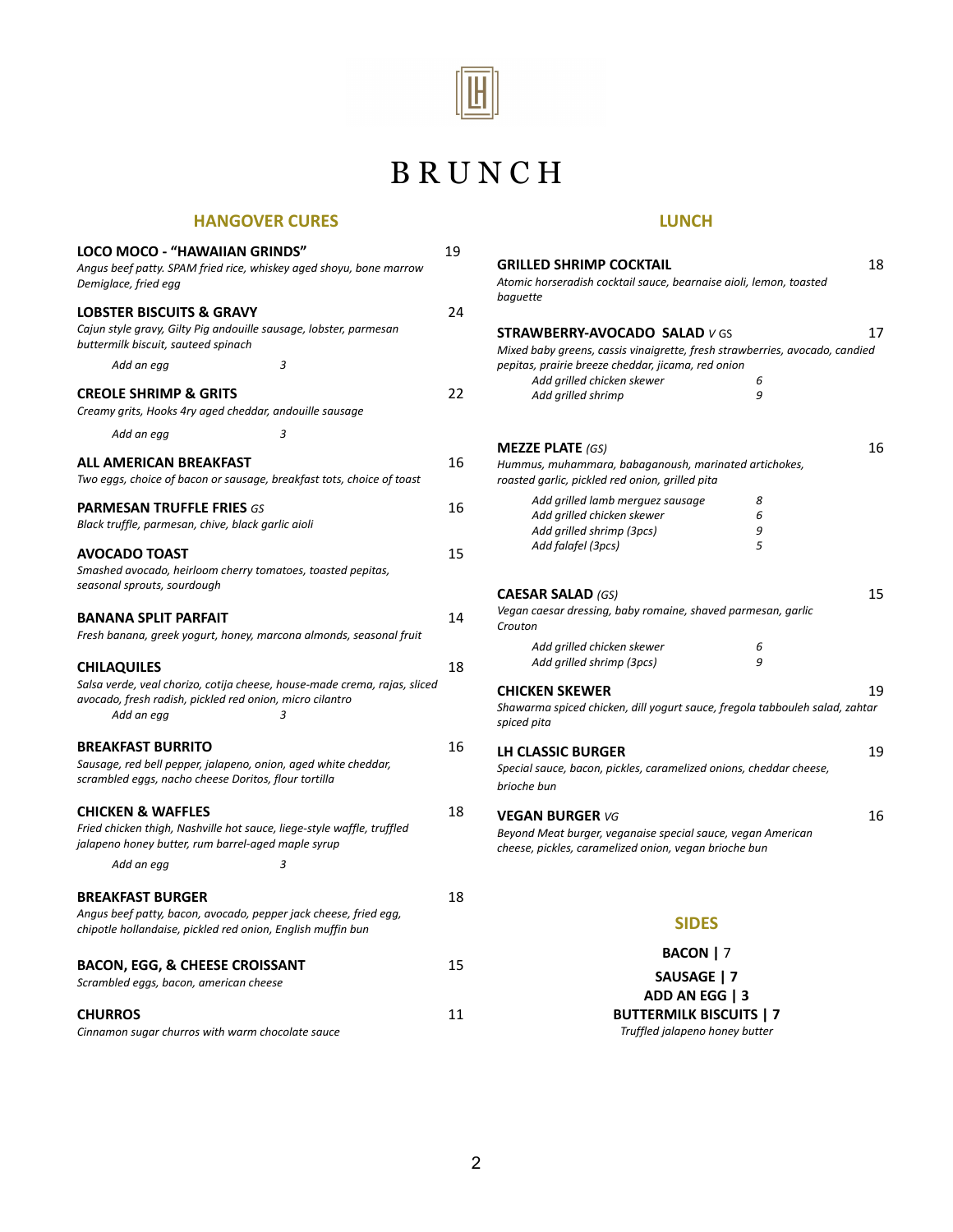

# TABLE OF CONTENTS

# B R U N C H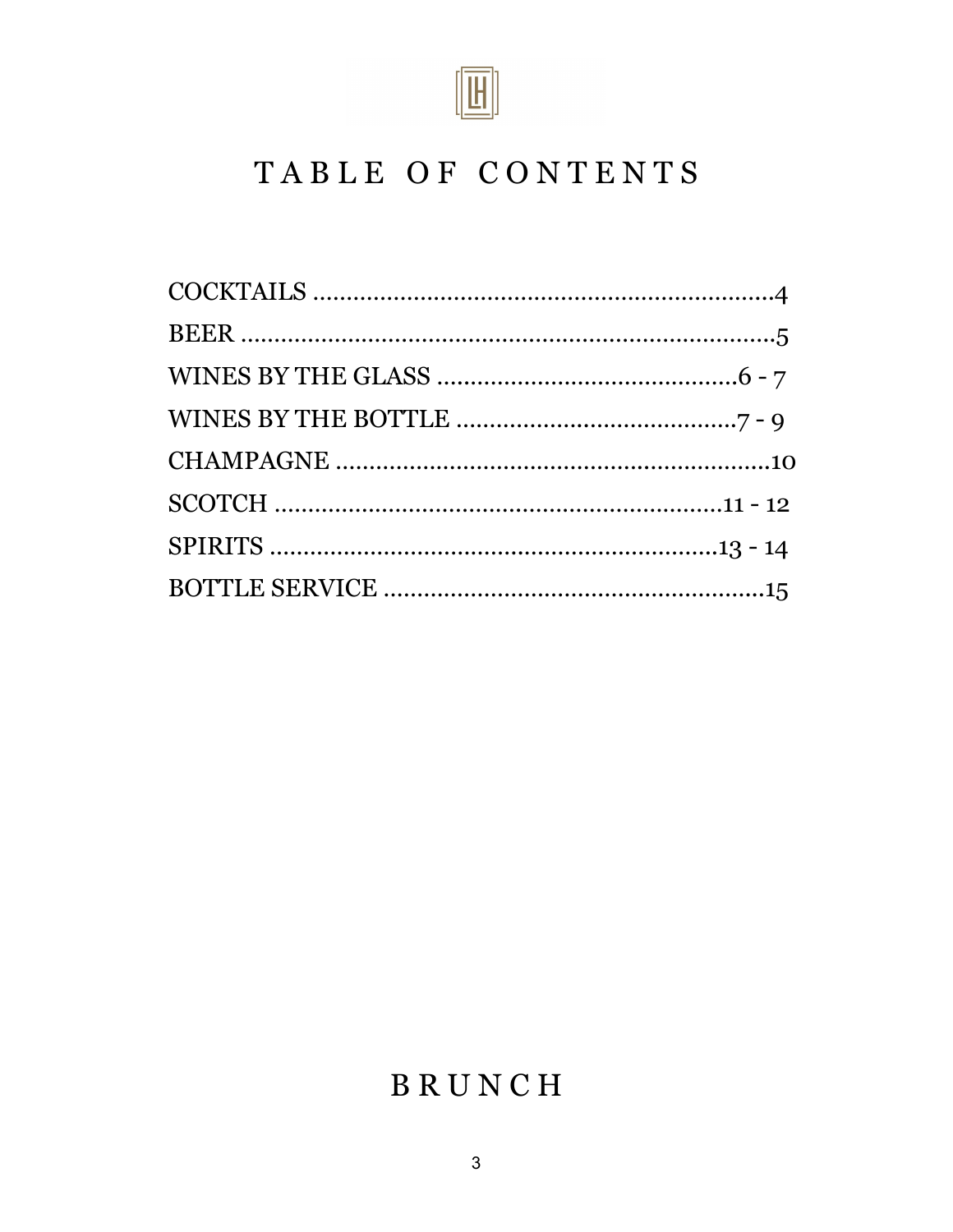

## C O C K T A I L S

#### **RETOX COCKTAILS**

LH OLD FASHIONED | 18 *Bulleit Bourbon, Banane Du Bresil, Bourbon-Vanilla Chai, Angostura*

DON APPETIT | 18 *Don Julio Blanco, Abricot Liqueur, lemon*

> HOUSE MIMOSA | 16 *House Prosecco & orange juice Veuve Clicquot | 200 Dom Perignon | 400*

PEACH DREAM | 18 *Basil Hayden's Bourbon, Amaro Miletti, peach, mandarin, vanilla, aquafaba*

SMOKE SHOW | 18 *Casamigos Mezcal, Casamigos Blanco, Guava, Lime*

ESPRESSO MARTINI | 18 *Grey Goose, Kahlua, Espresso Syrup, Baileys*

PAMPLEMOUSSE SPRITZ | 16 *Ketel One Grapefruit Rose, Aperol, grapefruit, prosecco*

S'PEAR ME THE DRAMA | 18 *Ketel One, St. George Spiced Pear, Ginger, lime*

SPRING **FLING** SANGRIA | 18 *Ketel One Peach Orange Blossom, Cointreau, Rose Wine, Strawberries, Lemon*

SPRING EQUINOX |18 *Hendrick's, Saler's, iichiko, Maraschino Sakura cherry blossom tea*

LH BLOODY MARY | 18

#### **SPIRIT FREE | 10**

MATCHA & TONIC *Rare Tea Cellar Matcha, Elderflower tonic, grapefruit* Add Hendrick's Gin **| 8**

ONE IN A MELON

*Seedlip Garden, RTC Mallorca Melon Shrub, Pineapple, lemon*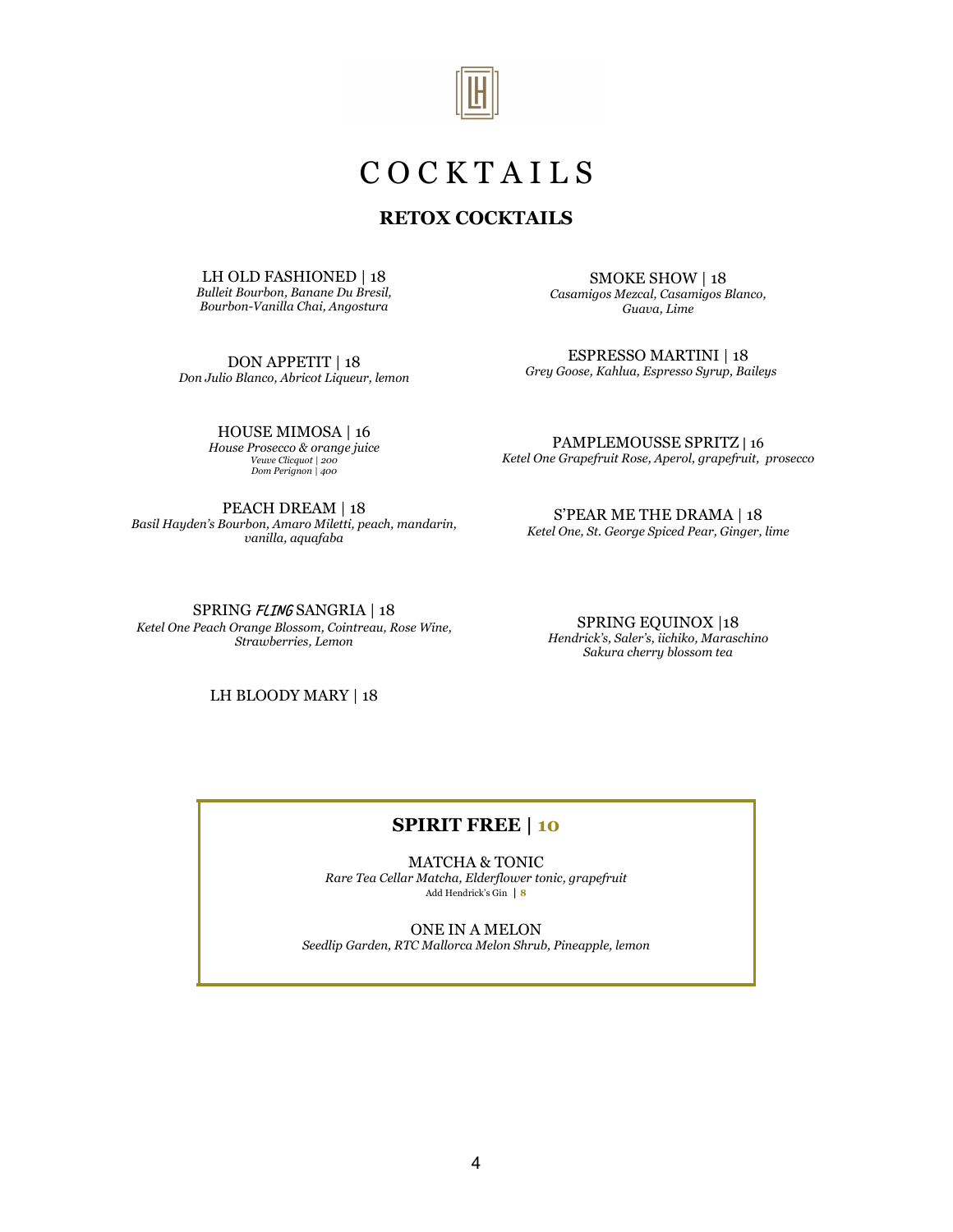

## BEER

ANGRY ORCHARD - 8 *"Peach Mango" Hard fruit Cider Hudson Valley, New York*

GOOSE ISLAND 312 - 8 *American Wheat Ale Chicago, Illinois*

HALF ACRE DAISY CUTTER - 9 *Pale Ale Chicago, Illinois*

WHINER MIAOU - 9 *Belgium Wheat Back of the Yards, Chicago, Illinois*

> MILLER LITE - 7 *American Lager Milwaukee, Wisconsin*

> > REVOLUTION ANTI-HERO - 8 *IPA Chicago, Illinois*

THREE FLOYDS ZOMBIE DUST - 9 *American Pale Ale Muenster, Indiana*

MARZ "CATCH **22**" - 9 *Piña Colada Milkshake, India Pale Ale Chicago, Illinois*

CORONA EXTRA - 9 *Mexican Lager Mexico City, Mexico*

> GUINNESS - 9 *Irish Dry Stout Belfast, Ireland*

LAGUNITAS A LIL SUMPIN SUMPIN - 9 *Hoppy Wheat Ale Petaluma, California*

MARZ JUNGLE BOOGIE - 9 *American Wheat Ale Chicago, Illinois*

OFF COLOR TOOTH & CLAW - 9 *Dry-hopped lager Logan Square, Chicago, Illinois*

> STELLA ARTOIS - 8 *Belgian Lager Brussels, Belgium*

CRUZ BLANCA "VAMOS" - 9 *Mexican Style Vienna Lager Chicago, Illinois*

DOMINGA Mimosa Sour - 9 *Sour Wheat Ale Fort Collins, Colorado*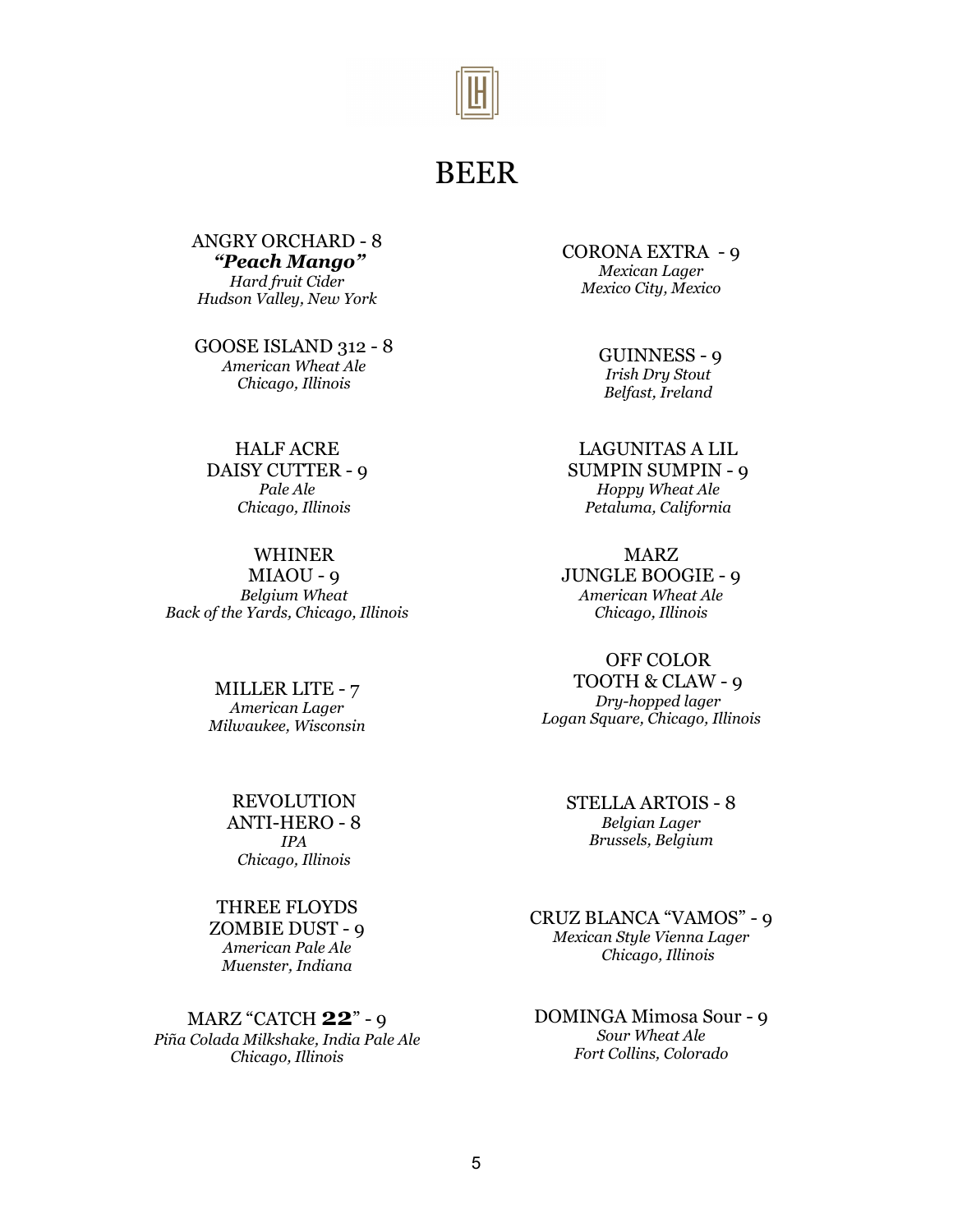

## DRAFTS

DRAFT TASTING FLIGHT - 16 *MARZ-L ife, Paczki Stout & 3Floyds-Rites of Ramm*

MARZ PACZKI STOUT - 9 *Double milk stout w/Cocoa Nibs & Lactose Chicago, Illinois*

MARZ LIFE- 9 *Hoppy Lager Chicago, Illinois*

3 FLOYDS RITES OF RAMM - 9 *American IPA Indiana*

## SOFT DRINKS

Sprite *Soda* - 5 CocaCola *Soda* - 5 Diet Coke *Soda* - 5 San Pellegrino Flavors - 5 *Sparkling Natural Mineral Water \*Limonata \*Aranciata Orange \*Melograno & Arancia Pomegranate* ICHOR *Nano CBD Water -* 8 ACQUA PANNA *Natural Mineral Water -* 6 SAN PELLEGRINO *Sparkling Natural Mineral Water -* 8

# WINES BY THE GLASS

#### **SPARKLING**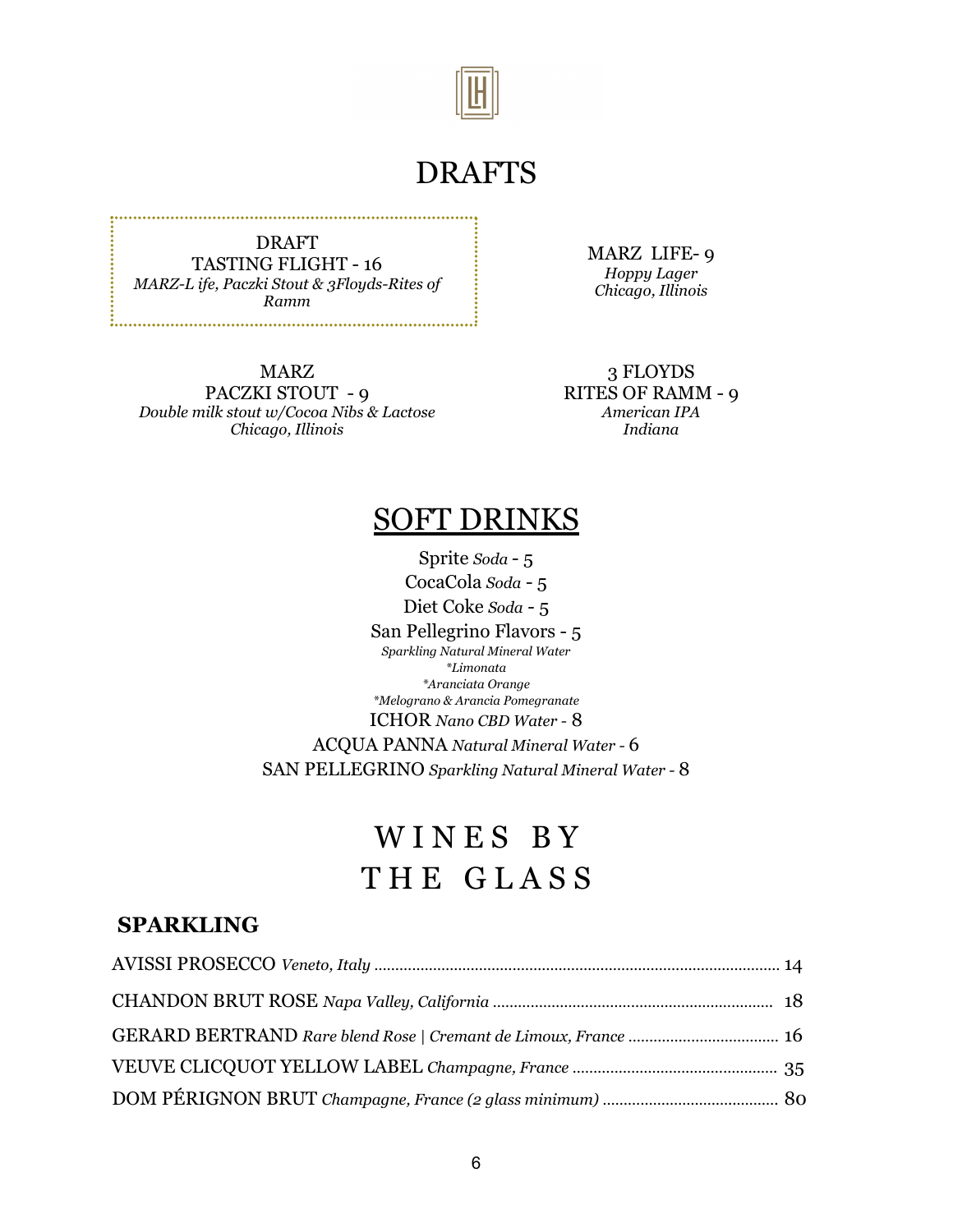

## **WHITE**

| <b>ROSÉ</b> |  |
|-------------|--|
|             |  |
|             |  |
|             |  |
|             |  |
|             |  |
|             |  |
| <b>RED</b>  |  |
|             |  |
|             |  |
|             |  |
|             |  |
|             |  |
|             |  |
|             |  |
|             |  |
|             |  |
|             |  |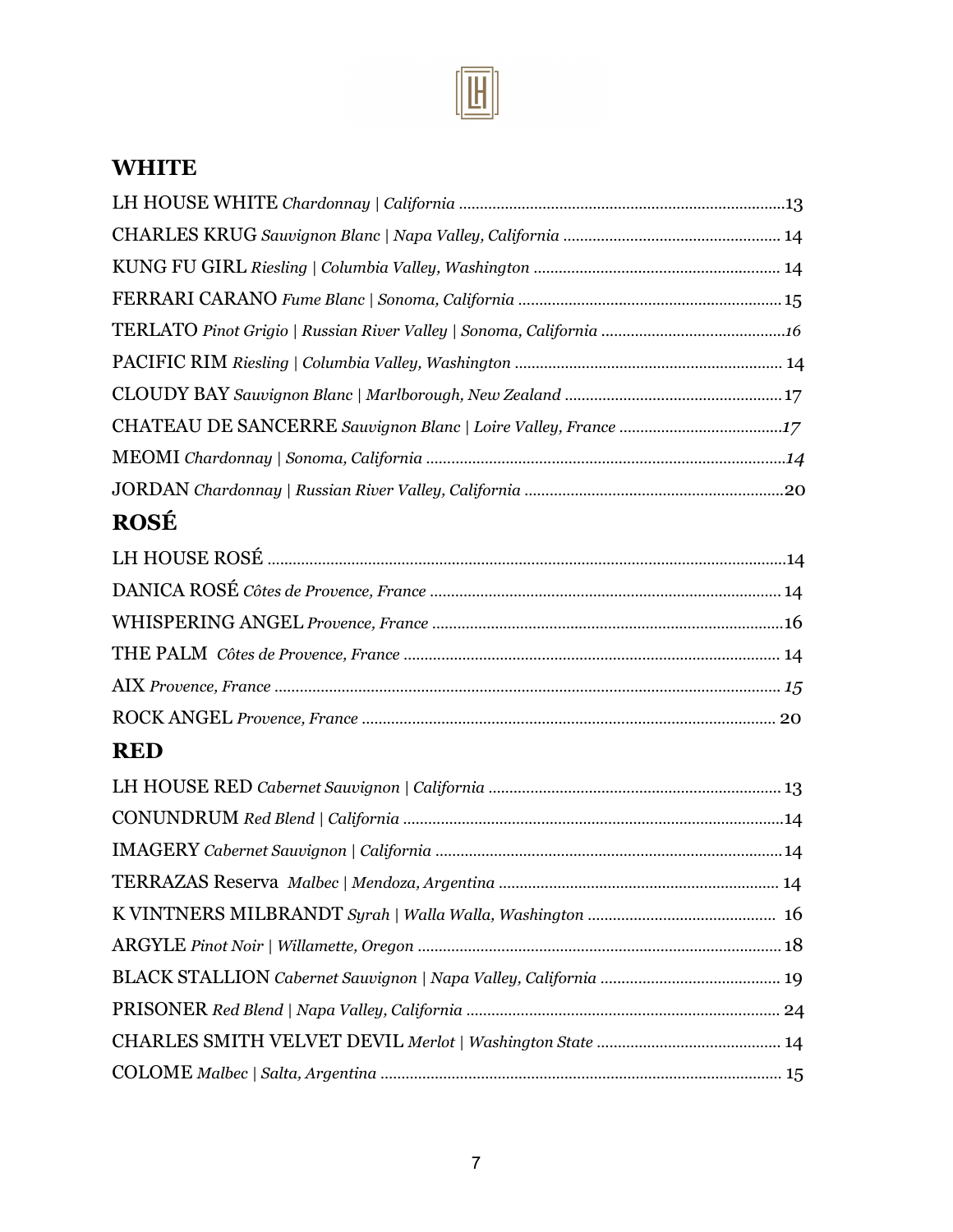

# WINES BY THE BOTTLE R E D S

### **CABERNET SAUVIGNON**

| WOODWARD CANYON "ARTIST SERIES" Walla Walla, Washington - 2018  142 |  |
|---------------------------------------------------------------------|--|
|                                                                     |  |
|                                                                     |  |
|                                                                     |  |
|                                                                     |  |
|                                                                     |  |
|                                                                     |  |
|                                                                     |  |
|                                                                     |  |
|                                                                     |  |

### **PINOT NOIR**

## **UNIQUE REDS**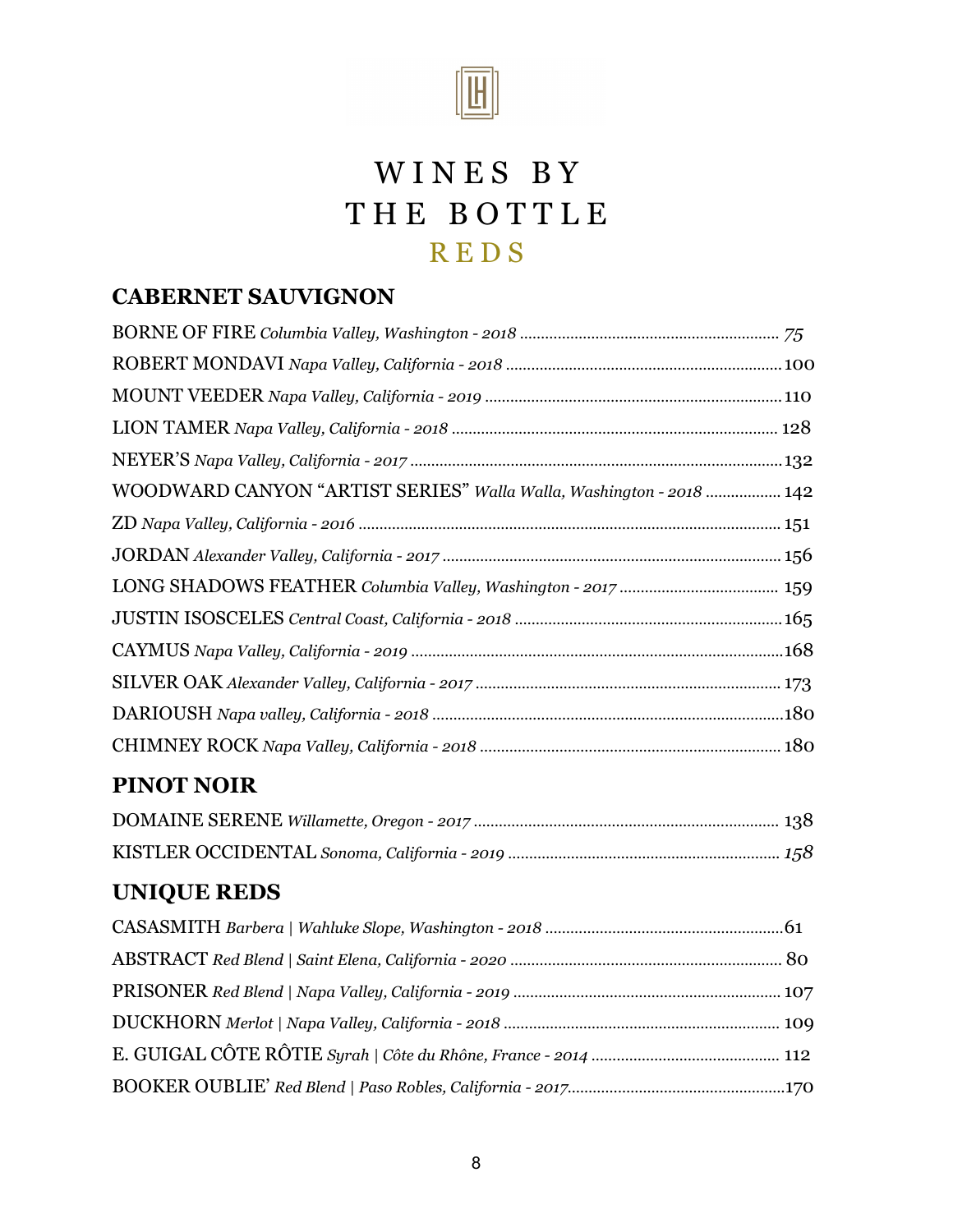

OPUS ONE, *Bordeaux Red Blend | Napa Valley, California - 2018 ……………………………………….*700

## **WHITE**

#### **SAUVIGNON BLANC**

### **CHARDONNAY**

### **BLENDS/OTHER**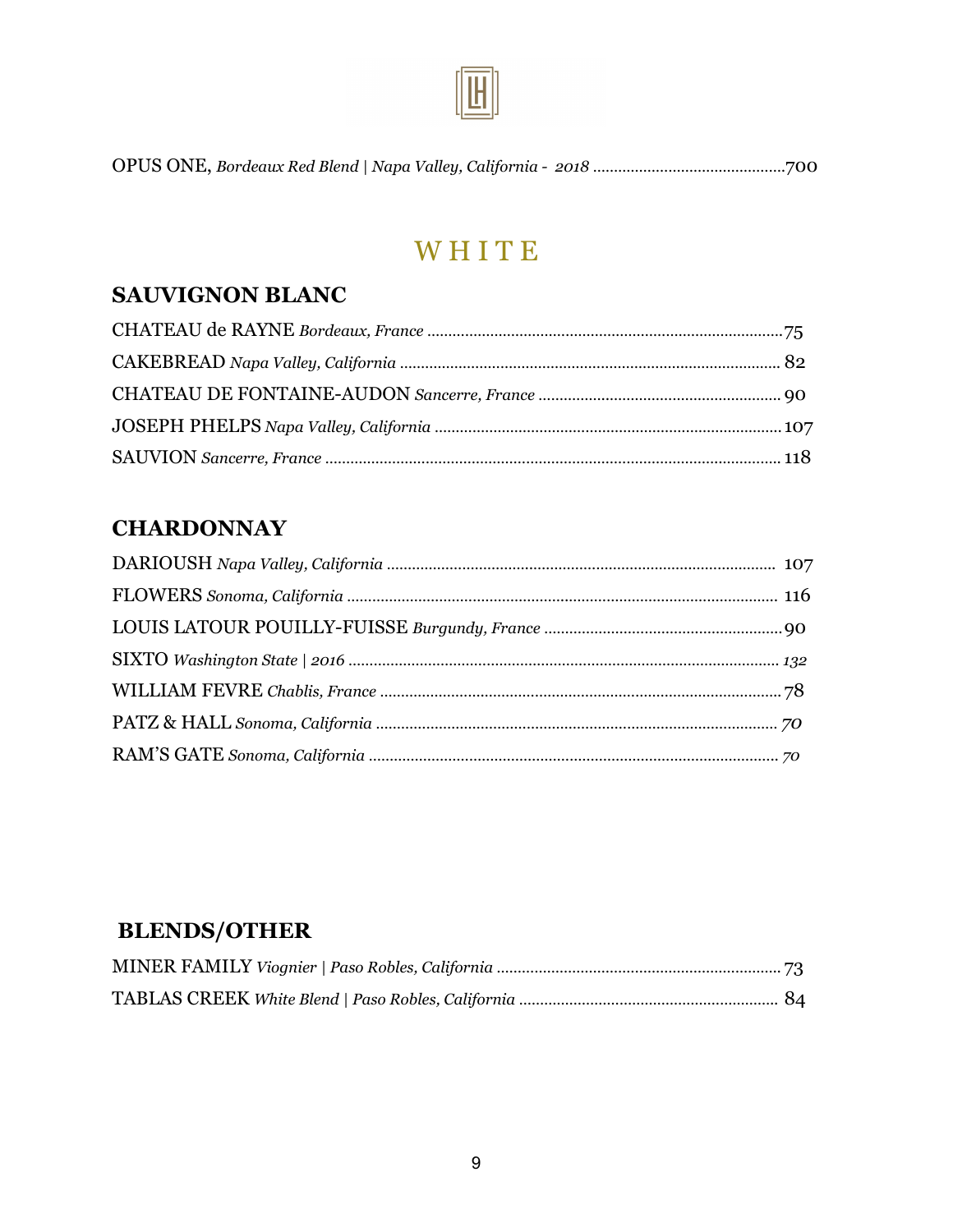

# C H A M P A G N E

### **BRUT**

## **ROSÉ**

### **LARGE FORMAT**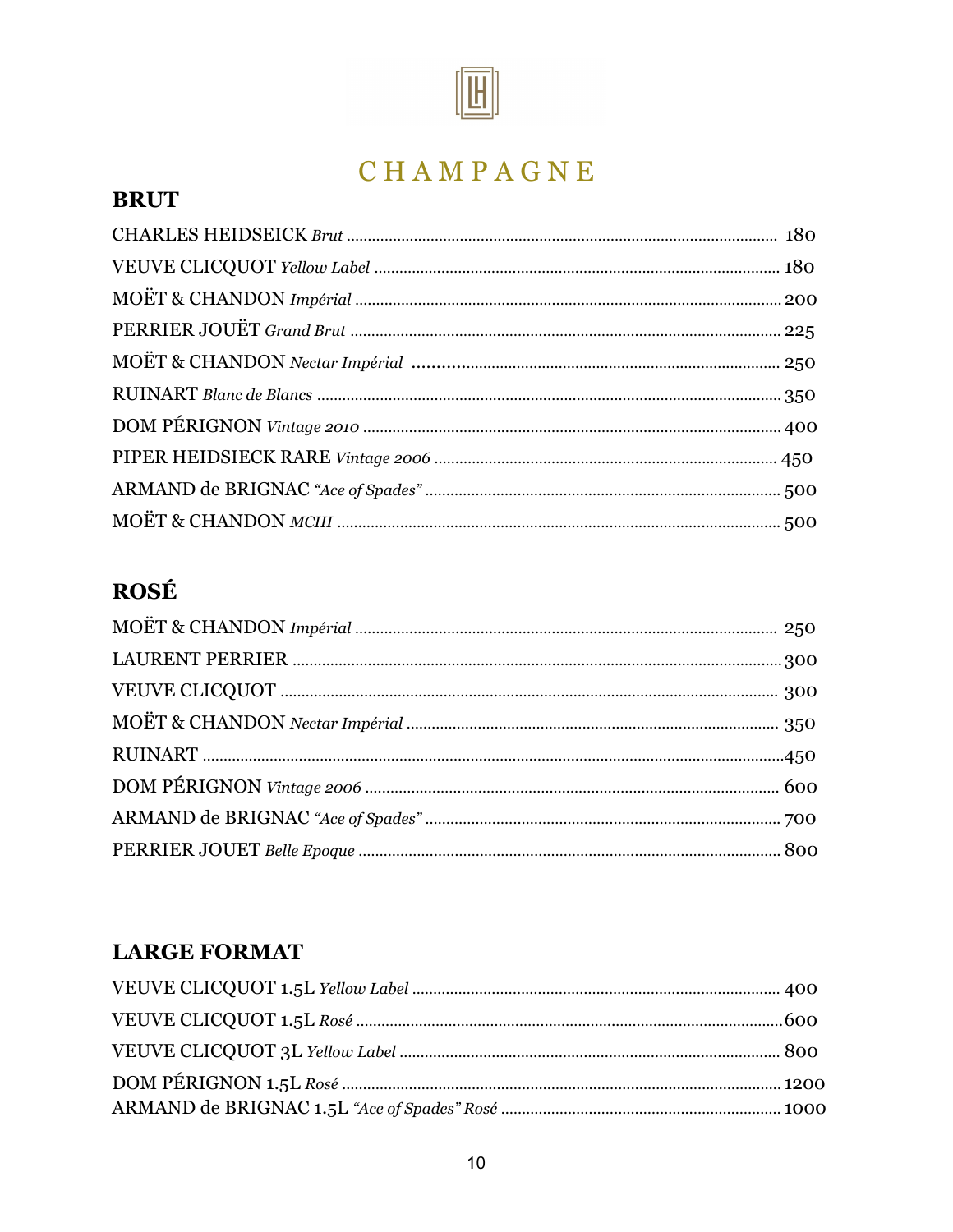

# S C O T C H

## **HIGHLANDS**

#### **SPEYSIDE**

## **ISLAY**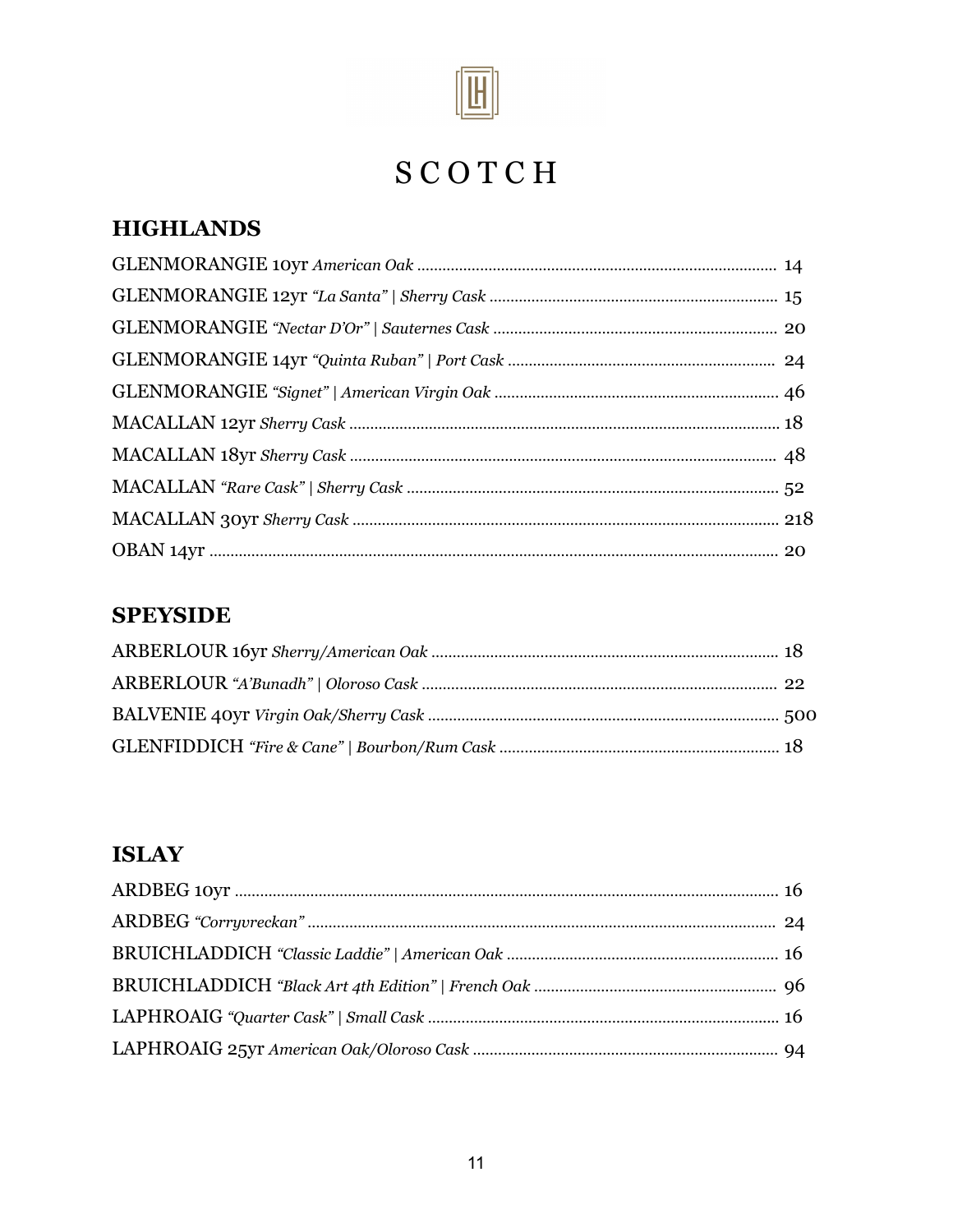

#### **BLENDS**

# S P I R I T S

### **BOURBON**

|                                      | 18 |
|--------------------------------------|----|
|                                      |    |
|                                      |    |
|                                      |    |
|                                      |    |
| EH TAYLOR Small Batch25              |    |
|                                      |    |
| <b>HIGH WEST AMERICAN PRAIRIE 18</b> |    |
|                                      |    |
|                                      |    |
|                                      |    |
|                                      |    |
| WELLER Special Reserve45             |    |
|                                      |    |
| WOODFORD RESERVE  15                 |    |
|                                      |    |

## **NORTH AMERICAN WHISKEY**

| FOUR ROSES Small Batch16    |  |
|-----------------------------|--|
| FOUR ROSES Single Barrel18  |  |
| <b>GENTLEMAN'S JACK  18</b> |  |
| HIGH WEST RENDEZVOUS  18    |  |
|                             |  |
| KNOB CREEK RYE  14          |  |
|                             |  |
| WOODFORD RESERVE RYE  15    |  |
|                             |  |
| WOODINVILLE RYE  16         |  |

#### **IRISH WHISKEY**

| <b>JAMESON BLACK BARREL  16</b> |  |
|---------------------------------|--|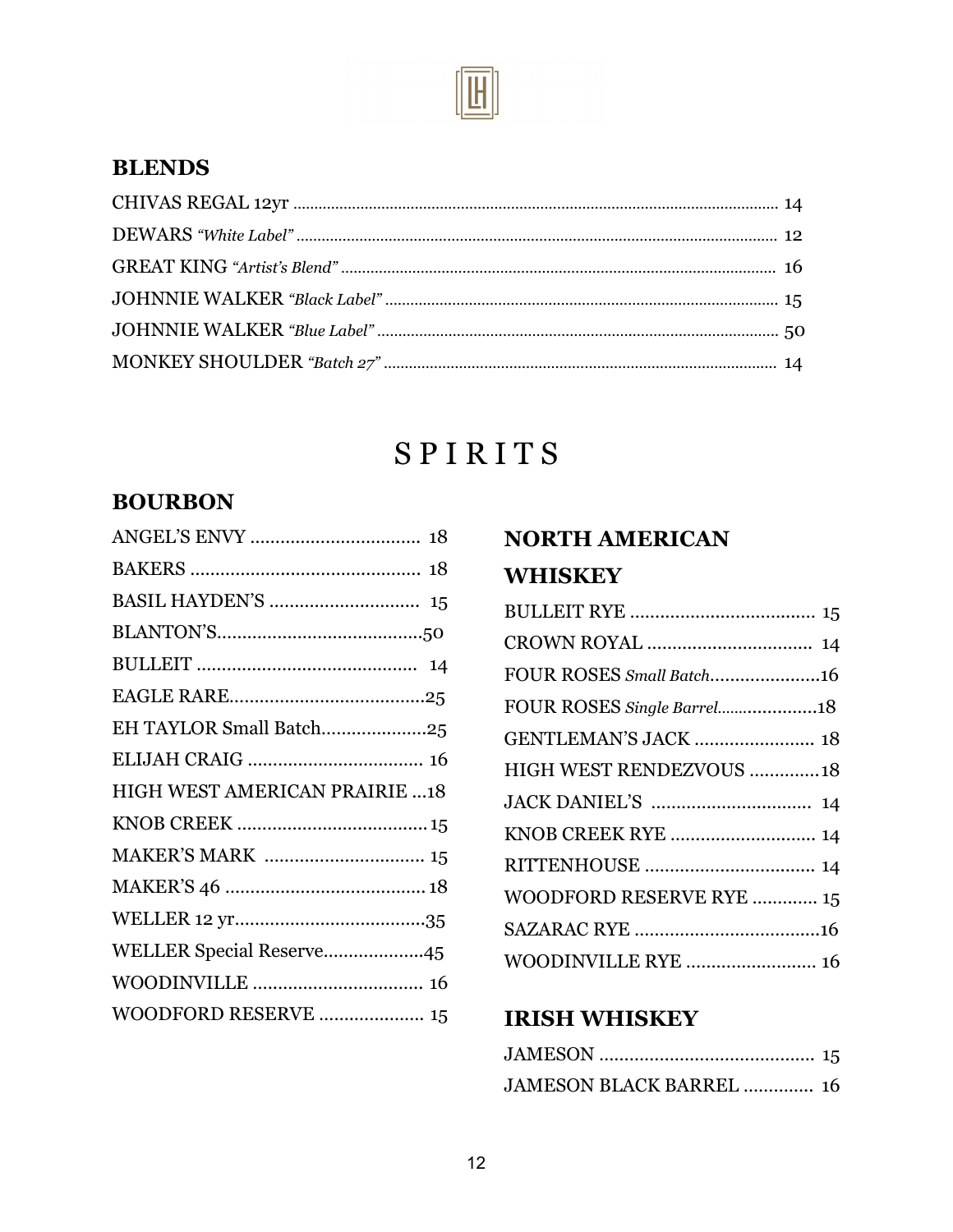

## **TEQUILA & MEZCAL**

| CASAMIGOS REPOSADO  16      |
|-----------------------------|
|                             |
| CASAMIGOS MEZCAL  18        |
| CASA DRAGONES Blanco  20    |
| CLASE AZUL PLATA  20        |
| CLASE AZUL REPOSADO  30     |
| CLASE AZUL AÑEJO  100       |
| CLASE AZUL EXTRA AÑEJO  300 |
| CLASE AZUL MEZCAL  80       |
| CLASE AZUL GUERRERO150      |
|                             |
| DON JULIO REPOSADO  16      |
| DON JULIO AÑEJO  18         |
|                             |
|                             |

### **JAPANESE WHISKEY**

| <b>SUNTORY TOKI  14</b>  |  |
|--------------------------|--|
| <b>HIBIKI HARMONY</b> 26 |  |
|                          |  |
|                          |  |
|                          |  |

### **GIN**

| BOMBAY SAPPHIRE  15 |  |
|---------------------|--|
|                     |  |
|                     |  |
|                     |  |

#### **RUM**

| <b>BACARDI SILVER</b> 14 |  |
|--------------------------|--|
| CAPTAIN MORGAN  14       |  |
|                          |  |
|                          |  |
| PLANTATION PINEAPPLE  16 |  |
| PLANTATION 3 STAR  14    |  |
|                          |  |
|                          |  |

## **COGNAC**

| HENNESSY V.S.O.P  17           |
|--------------------------------|
|                                |
| HENNESSY PARADIS  120          |
| HENNESSY PARADIS IMPÉRIAL  160 |
| RICHARD HENNESSY  190          |
| REMY MARTIN V.S.O.P.  16       |
| REMY MARTIN 1738  17           |
|                                |

#### LOUIS XIII

*\_\_\_\_\_\_\_\_\_\_\_\_\_\_\_\_\_\_\_\_\_\_\_\_\_\_\_\_*

*Grande Champagne Cognac*

*½ ounce - 75 1 ounce - 150 2 ounce - 300*

*\_\_\_\_\_\_\_\_\_\_\_\_\_\_\_\_\_\_\_\_\_\_\_\_\_\_\_\_*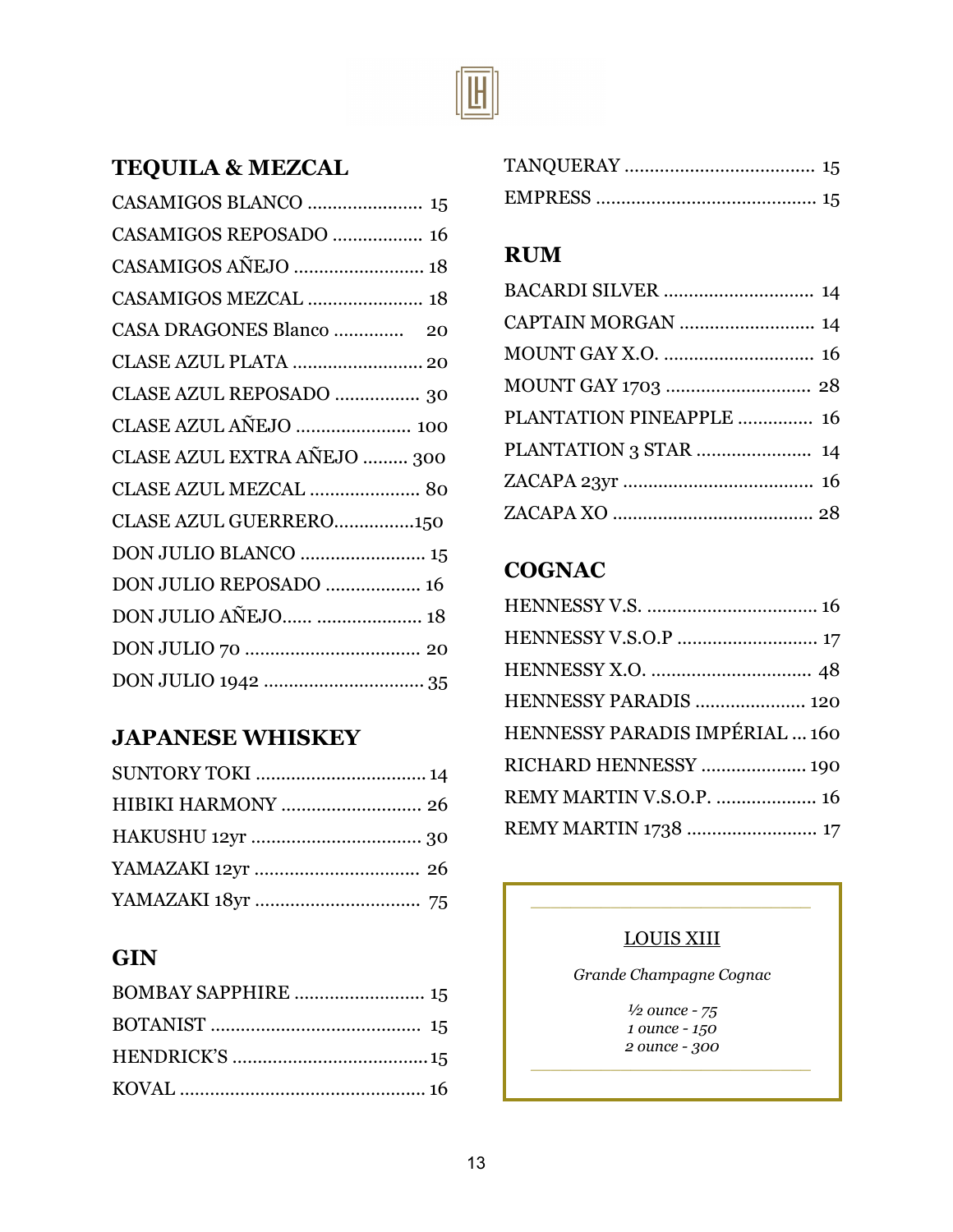

## **VODKA**

| EFFEN BLACK CHERRY  14 |  |
|------------------------|--|
| EFFEN CUCUMBER  14     |  |
|                        |  |
|                        |  |
|                        |  |

| KETEL ONE Citron  15     |  |
|--------------------------|--|
|                          |  |
| KETEL ONE BOTANICALS  15 |  |